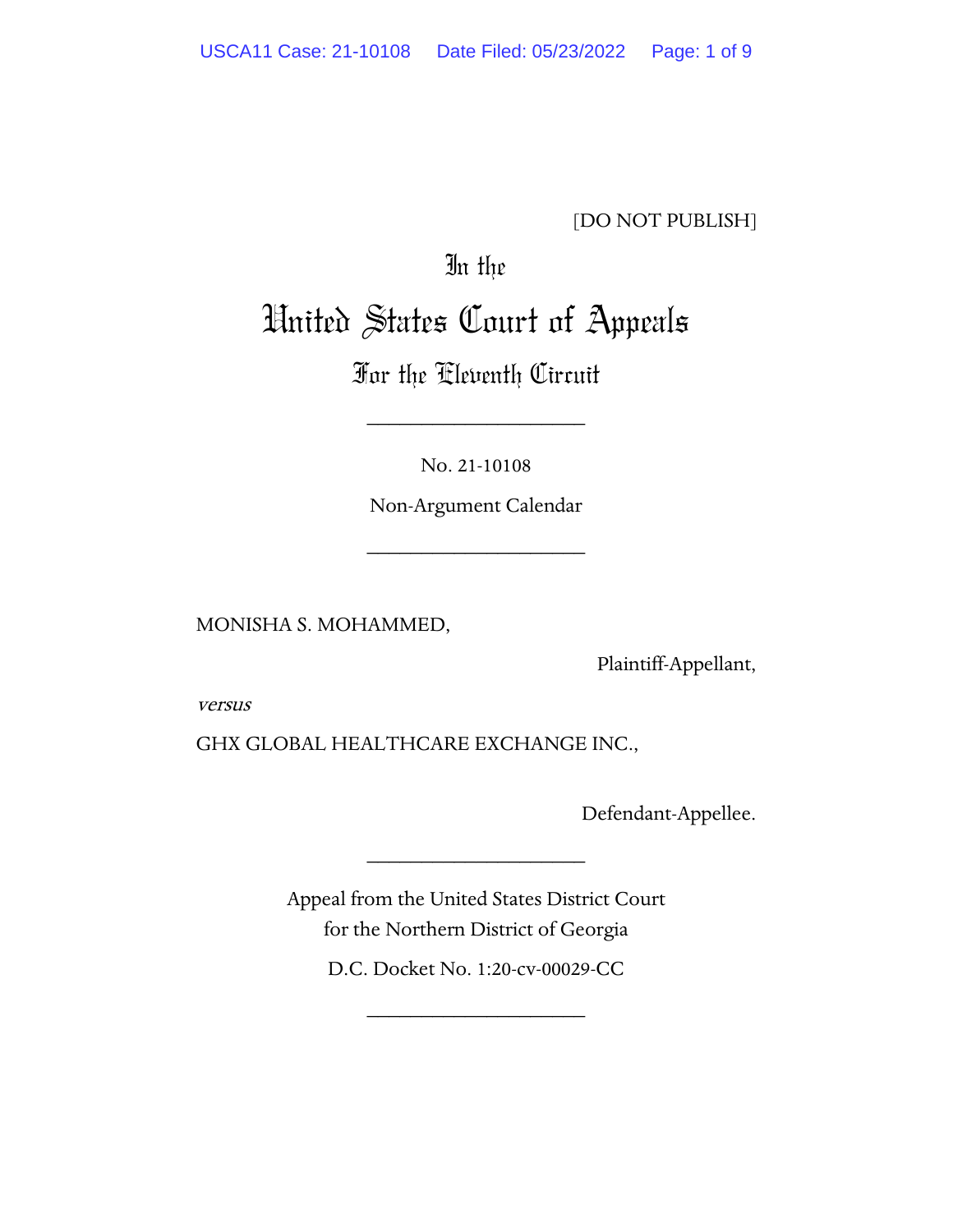Before NEWSOM, LAGOA, and ANDERSON, Circuit Judges.

#### PER CURIAM:

Monishia Mohammed<sup>[1](#page-1-0)</sup> appeals following the grant of summary judgment to GHX Global Healthcare Exchange, Inc. ("GHX"), in her suit raising retaliation claims under Title VII of the Civil Rights Act of 1964 ("Title VII"), 42 U.S.C. § 2000e-3(a), and 42 U.S.C. § 1981, and a battery claim under Georgia state law.[2](#page-1-1) Procedurally, the district court granted GHX's motion after excluding evidence Mohammed offered in opposition, including a LinkedIn page, an audio recording, and text messages. On appeal, Mohammed contends that the LinkedIn page should have been admitted because it was relevant, not hearsay, and properly authenticated; she argues that her audio recording with a security

<span id="page-1-0"></span><sup>&</sup>lt;sup>1</sup> Although the case caption identifies Mohammed's first name as "Monisha," both parties refer to her as "Monishia."

<span id="page-1-1"></span><sup>2</sup> Mohammed also raised two other state tort law claims—for negligent supervision and retention, and intentional infliction of emotional distress which the district court rejected when granting summary judgment. She has abandoned the former ruling by not challenging it on appeal. See Access Now, Inc. v. Sw. Airlines Co., 385 F.3d 1324, 1331 (11th Cir. 2004). She has abandoned the latter because, although she mentions it on appeal, she does not challenge the district court's dispositive finding that the conduct she alleged did not rise to the level required to show an intentional infliction of emotional distress. See Sapuppo v. Allstate Floridian Ins. Co., 739 F.3d 678, 680 (11th Cir. 2014). Thus, we will not discuss these claims.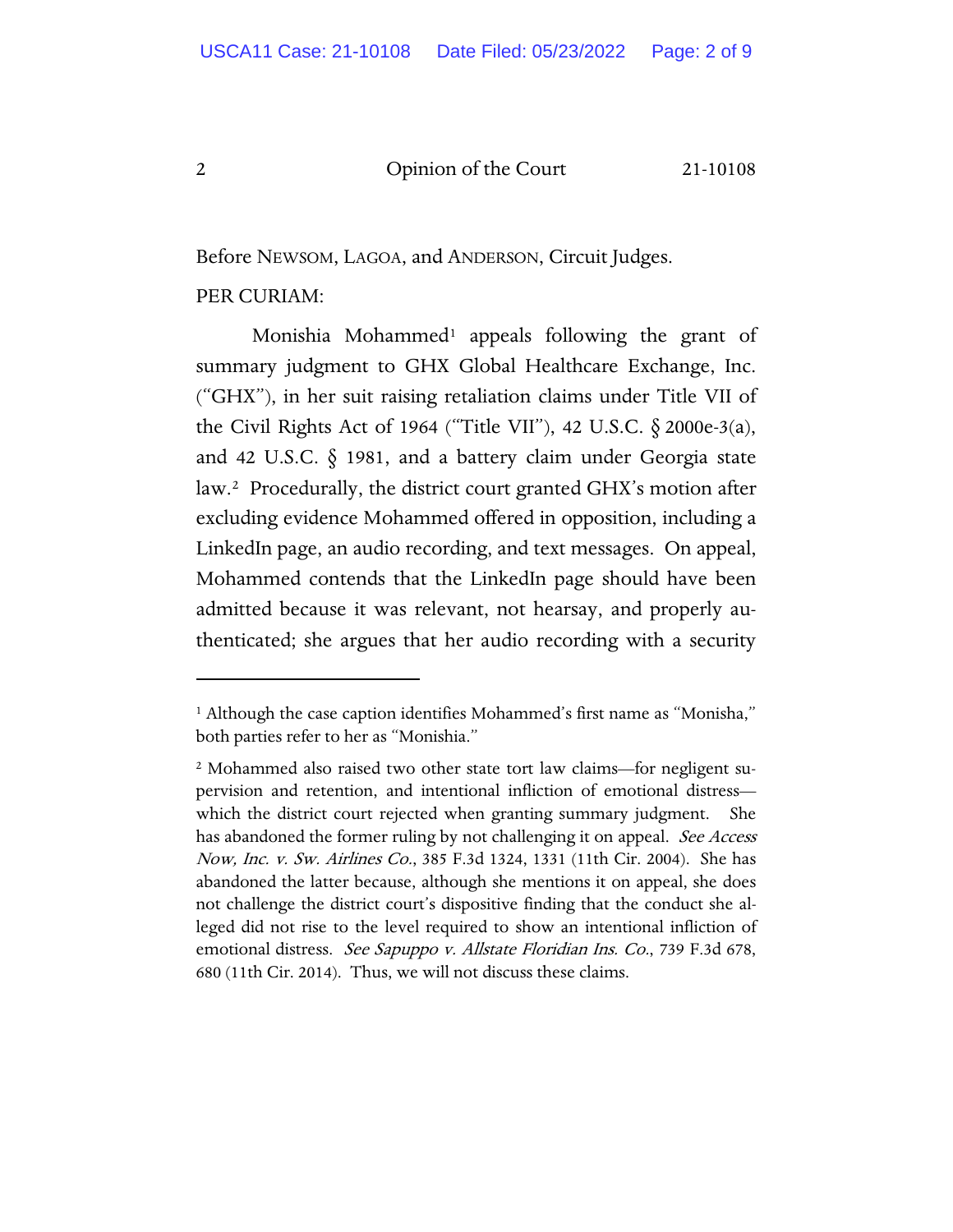guard was authenticated by GHX's counsel; and she contends that the text messages were properly authenticated. Next, Mohammed argues that the district court erred when it granted summary judgment on her federal retaliation claims because her supervisors' knowledge about her protected activity, i.e., filing an internal complaint in June 2018, could be inferred. Finally, Mohammed argues that her state law battery claim is not barred by respondeat superior because her supervisor was acting within the scope of employment when touching her.

For ease of reference, we will address each point in turn.

I.

We review a district court's evidentiary rulings for an abuse of discretion. Proctor v. Fluor Enters., Inc., 494 F.3d 1337, 1349 n.7 (11th Cir. 2007). An appellant, however, has the burden "to ensure the record on appeal is complete, and where a failure to discharge that burden prevents us from reviewing the district court's decision we ordinarily will affirm the judgment." Selman v. Cobb Cnty. Sch. Dist., 449 F.3d 1320, 1333 (11th Cir. 2006); see also Pensacola Motor Sales Inc. v. E. Shore Toyota, LLC, 684 F.3d 1211, 1224 (11th Cir. 2012).

Several evidentiary rules are relevant to this appeal. Evidence is relevant if it has any tendency to make a material fact more or less probable than it would be without the evidence. Fed. R. Evid. 401. Relevant evidence is generally admissible,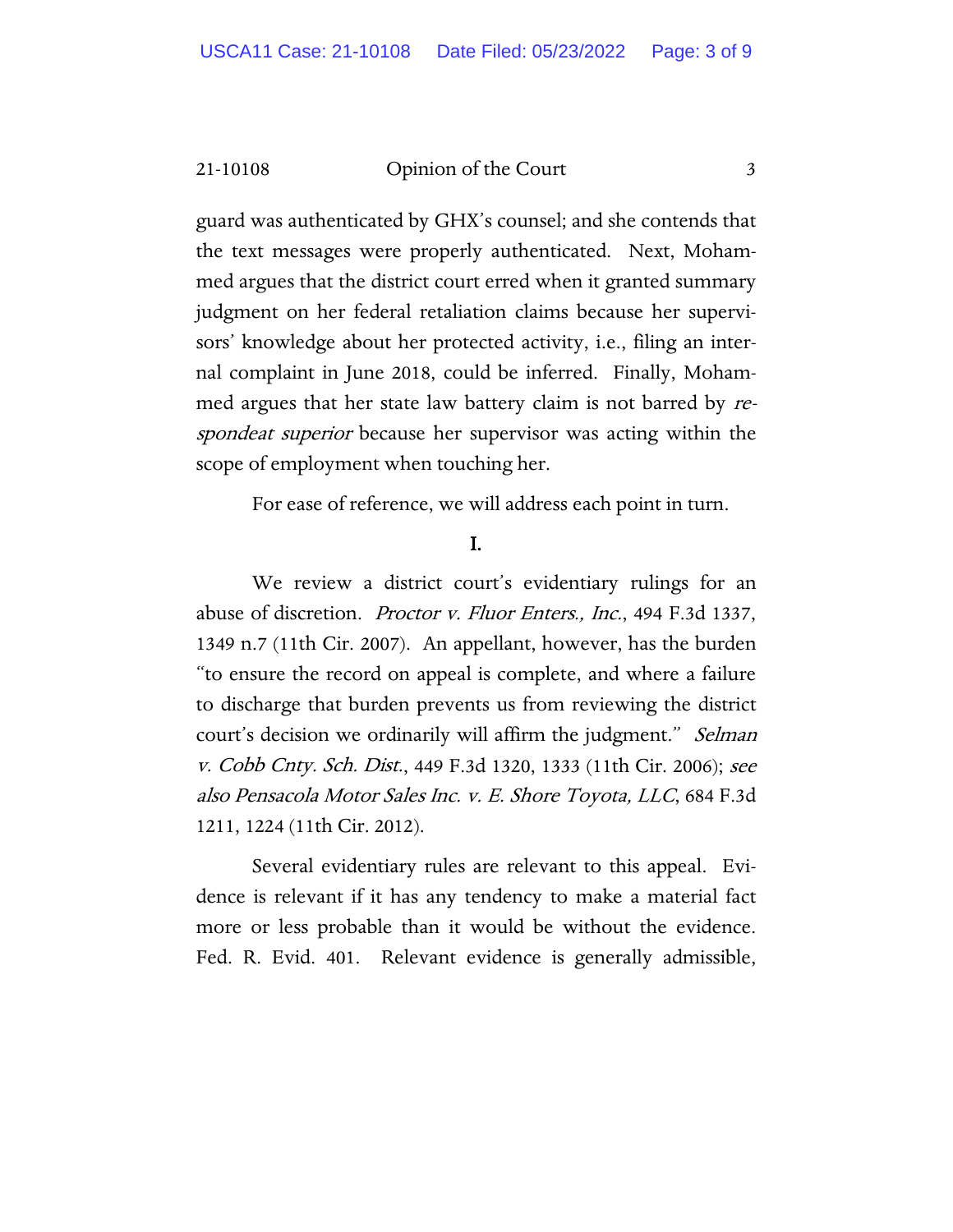whereas irrelevant evidence is never admissible. See Fed. R. Evid. 402.

Evidence is properly authenticated when there is "evidence sufficient to support a finding that the item is what the proponent claims it is." Fed. R. Evid. 901(a). The proponent of the evidence has the burden of authentication. See United States v. Mar. Life Caribbean Ltd., 913 F.3d 1027, 1033 (11th Cir. 2019), cert. denied, 140 S. Ct. 858 (2020). Among other ways, the proponent can authenticate evidence with the testimony of a witness with knowledge. Fed. R. Evid. 901(b)(1). Additionally, "[a] witness may testify to a matter only if evidence is introduced sufficient to support a finding that the witness has personal knowledge of the matter," and "[e]vidence to prove personal knowledge may consist of the witness's own testimony." Fed. R. Evid. 602.

Generally, hearsay is not admissible. See Fed. R. Evid. 802. "The general rule is that inadmissible hearsay 'cannot be considered on a motion for summary judgment." Macuba v. Deboer, 193 F.3d 1316, 1322 (11th Cir. 1999) (footnote omitted) (quoting Garside v. Osco Drug, Inc., 895 F.2d 46, 50 (1st Cir. 1990)). Hearsay is "a statement that: (1) the declarant does not make while testifying at the current trial or hearing; and (2) a party offers in evidence to prove the truth of the matter asserted in the statement." Fed. R. Evid. 801(c). However, certain public records are not subject to the rule against hearsay. Fed. R. Evid. 803(8). And Rule 803(23) provides an exception for judgments that are "admitted to prove a matter of personal, family, or general history, or bounda-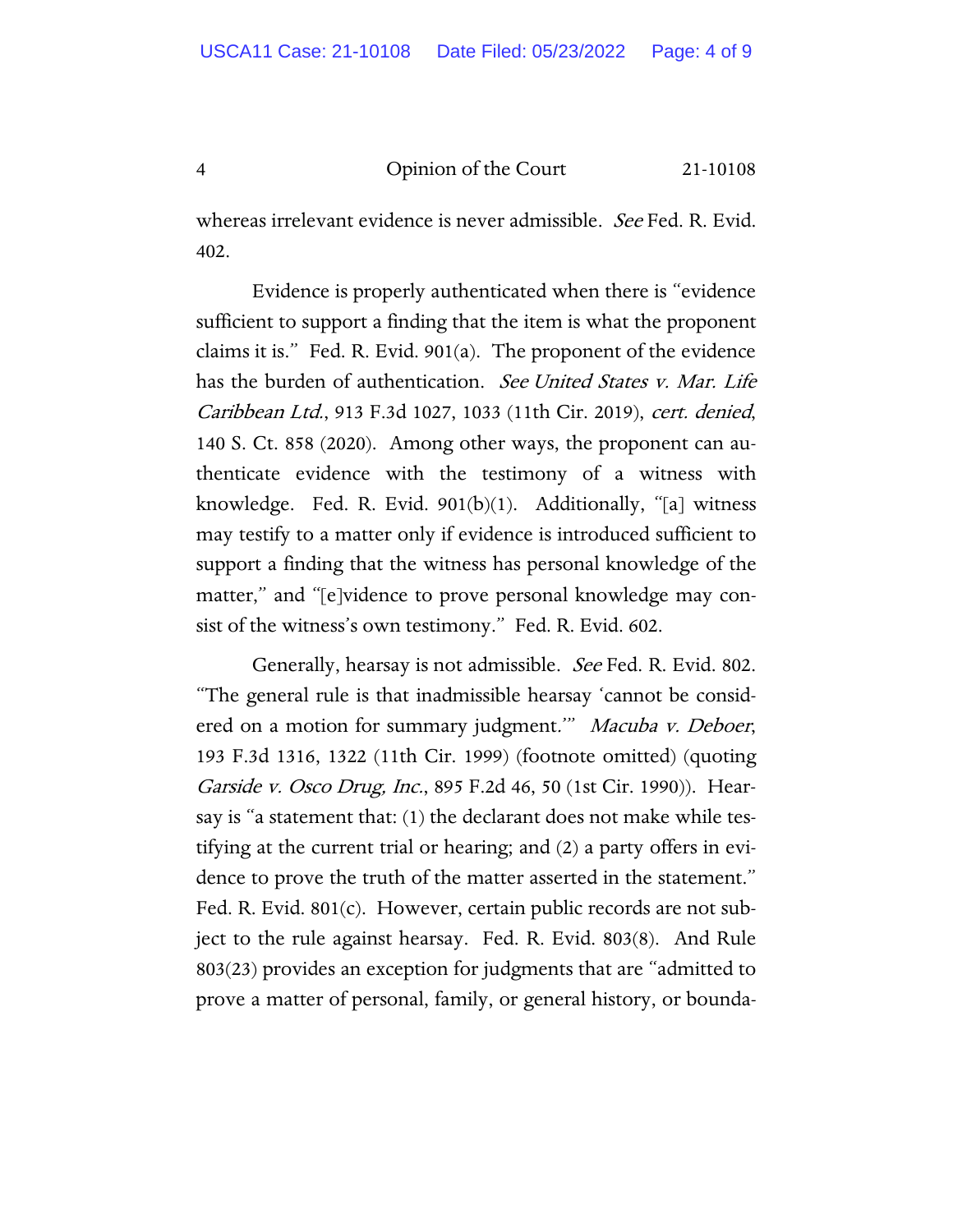ries, if the matter: (A) was essential to the judgment; and (B) could be proved by evidence of reputation."

Here, we find that the district court did not abuse its discretion when it excluded the LinkedIn page, the recording, or the text messages. First, the LinkedIn page of a manager hired by GHX after Mohammed left the company was unauthenticated because she provided no testimony or affidavit proving that the page was what she claimed it was. Moreover, the page contained inadmissible hearsay because it was an out of court statement that Mohammed offered for the truth of the matter asserted and did not fall within any hearsay exceptions. Second, any challenge by Mohammed to the exclusion of the audio recording fails because it is not contained in the record on appeal. Third, the text messages were not authenticated and were inadmissible because Mohammed did not meet her burden of authentication and provide an affidavit or testimony explaining who the sender was or what the sender meant by "stomached." Accordingly, we affirm in these respects.

## II.

We review *de novo* the district court's grant of summary judgment and apply the same standard used by the district court. Burton v. Tampa Hous. Auth., 271 F.3d 1274, 1276–77 (11th Cir. 2001). But we will not consider "an issue not raised in the district court and raised for the first time in an appeal." Access Now, Inc. v. Sw. Airlines Co., 385 F.3d 1324, 1331 (11th Cir. 2004). Moreover, an appellant abandons a claim when she raises it for the first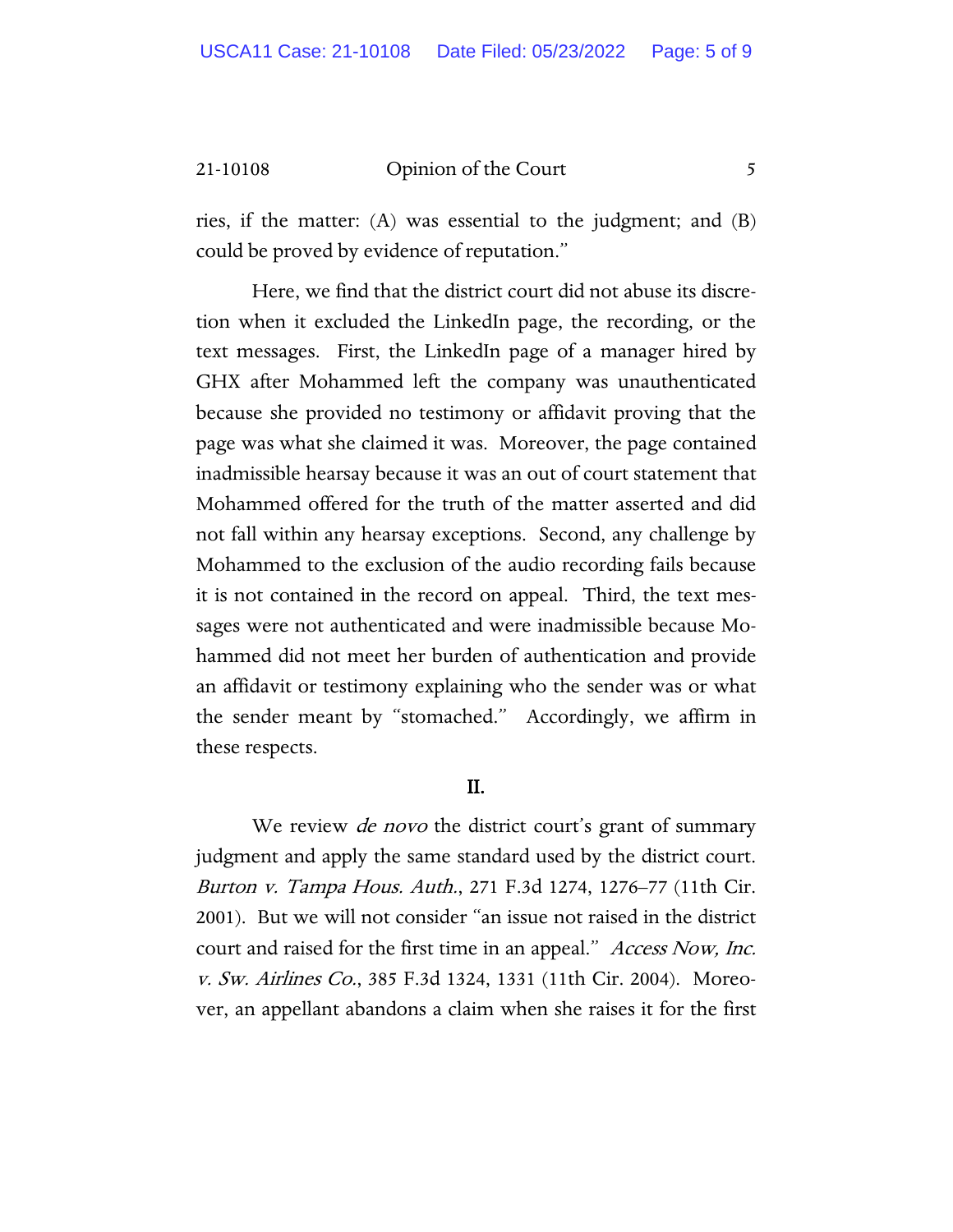time in her reply brief. Sapuppo v. Allstate Floridian Ins. Co., 739 F.3d 678, 683 (11th Cir. 2014). Likewise, to reverse a district court order that is based on multiple, independent grounds, a party must convince us "that every stated ground for the judgment against him is incorrect." *Id.* at 680.

Title VII prohibits private employers from discriminating against an employee because of their race. 42 U.S.C.  $\S$  2000e–2(a). It also prohibits employers from retaliating against an employee because she has opposed an act made unlawful by Title VII. Chapter 7 Tr. v. Gate Gourmet, Inc., 683 F.3d 1249, 1257–58 (11th Cir. 2012); 42 U.S.C. § 2000e–3(a). In turn, 42 U.S.C. § 1981 prohibits discriminating on the basis of race during the course of a contractual relationship, such as one involving employment, and likewise encompasses retaliation claims. See CBOCS W., Inc. v. Humphries, 553 U.S. 442, 446, 452 (2008).

Absent direct evidence that an employer has retaliated, we employ the *McDonnell Douglas* burden-shifting framework when analyzing claims for retaliation. See Brown v. Ala. Dep't of Transp., 597 F.3d 1160, 1181 (11th Cir. 2010). The first step under the *McDonnell Douglas* framework is for the plaintiff to establish a *prima facie* case of retaliation. *Id.* For a retaliatory refusal to promote, a plaintiff must show that: "(1) she 'engaged in a statutorily protected activity'; (2) she 'suffered a materially adverse action'; and (3) 'there was a causal connection between her protected activity and the adverse action." See Gate Gourmet, 683 F.3d at 1258 (quoting *Howard v. Walgreen Co.*, 605 F.3d 1239, 1244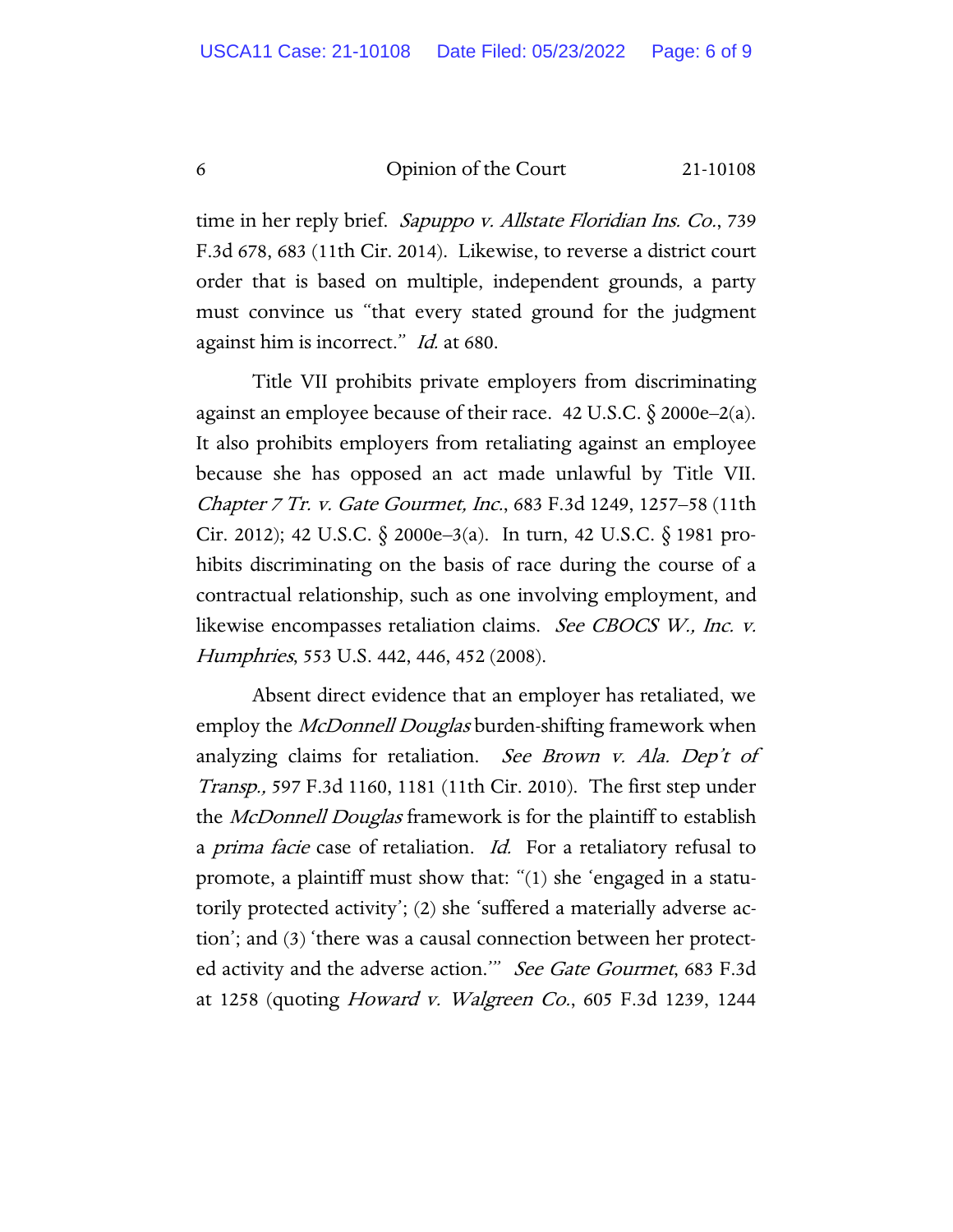(11th Cir. 2010)). To establish a retaliatory hostile work environment claim, a plaintiff must show, among other things, that she was subjected to unwelcome harassment "based on" her engaging in the protected activity. See Monaghan v. Worldpay US, Inc., 955 F.3d 855, 861 (11th Cir. 2020). To establish a constructive discharge claim, the employee must demonstrate that her employer deliberately made working conditions intolerable, thereby forcing her to quit her job. Bryant v. Jones, 575 F.3d 1281, 1298 (11th Cir. 2009).

To prove causation for purposes of making out a *prima fa*cie case of retaliation, a plaintiff must first show that "the decision-maker[s] [were] aware of the protected conduct" and then establish that the protected activity and the adverse action "were not wholly unrelated." McCann v. Tillman, 526 F.3d 1370, 1376 (11th Cir. 2008) (alterations in original) (quoting Gupta v. Fla. Bd. of Regents, 212 F.3d 571, 590 (11th Cir. 2000)). The "plaintiff must, at minimum, generally establish that the employer was actually aware of the protected expression at the time [it] took the adverse action." Raney v. Vinson Guard Serv., Inc., 120 F.3d 1192, 1197 (11th Cir. 1997).

With respect to Mohammed's June 2018 complaint, $3$  the record shows that the district court properly granted summary

<span id="page-6-0"></span><sup>&</sup>lt;sup>3</sup> Although Mohammed identifies a February 2019 complaint to human resources as a second protected activity, she did not rely on that before the district court. Accordingly, we will not consider it. In any event, to the extent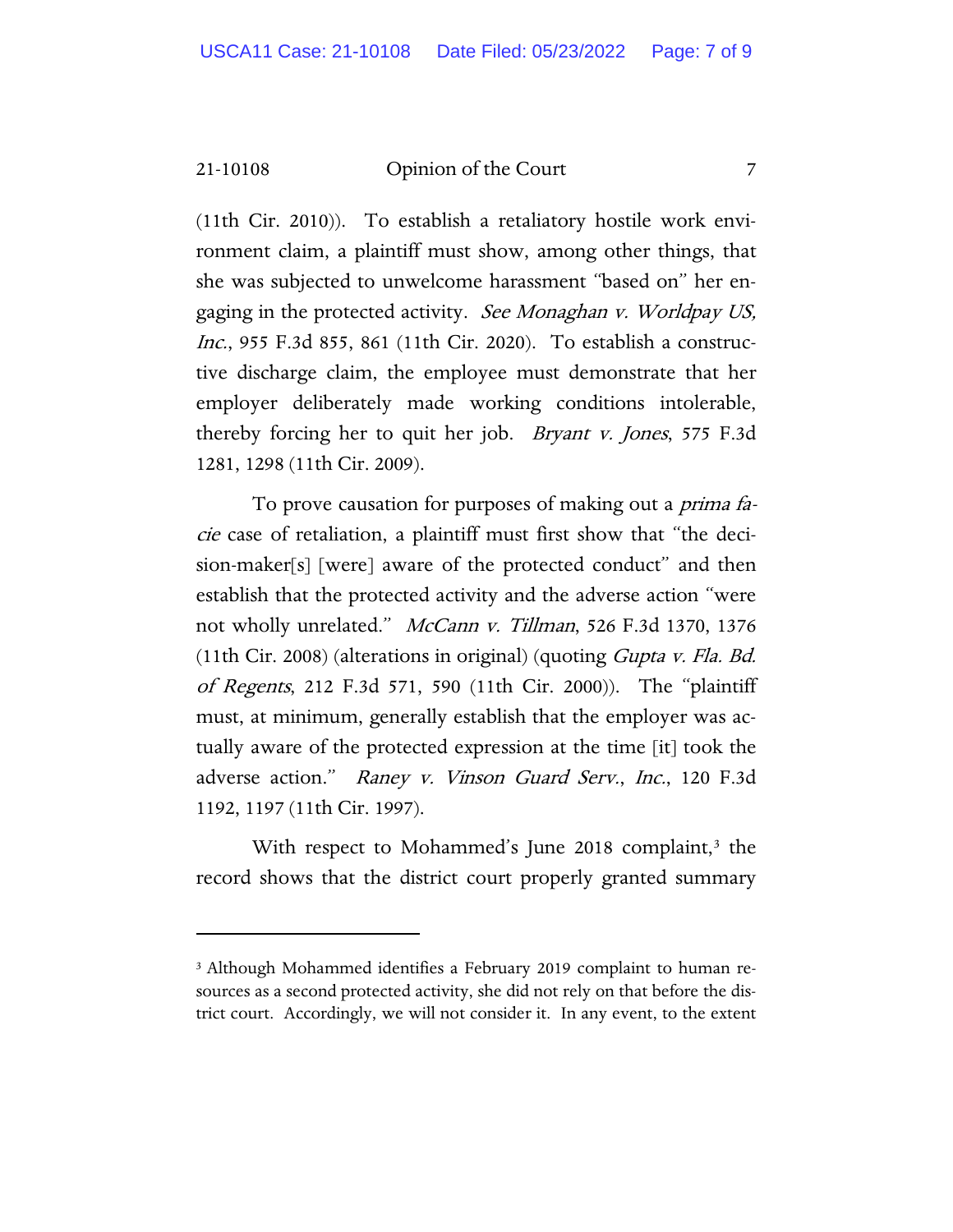judgment against Mohammed on her federal retaliation claims. Because Mohammed did not establish that her supervisors actually knew about that complaint, she did not establish that her protected expression caused her to suffer an adverse action. We conclude that Mohammed's argument that her supervisors' knowledge could be inferred unavailing because actual, not constructive, knowledge is required for a retaliation claim. See id. And to the extent Mohammed relied on conclusory allegations or speculation, that was insufficient to show knowledge. We therefore reject this argument and affirm the summary judgment in favor of GHX as to Mohammed's federal retaliation claims.

## III.

Under Georgia law, a person commits the tort of battery when one person unlawfully touches another with intent to harm or insult. Hendricks v. S. Bell Tel. & Tel. Co., 387 S.E.2d 593, 594–95 (1989). Under respondeat superior, a principal is liable for the tortious acts of its agent, but only where the agent is acting within the scope of, and in furtherance of, the principal's business. Piedmont Hosp., Inc. v. Palladino, 580 S.E.2d 215, 217 (Ga. 2003). If the agent commits a tort for reasons unconnected to or outside

the latter complaint only alleged unfair treatment, not discrimination on the basis of race, sex, or national origin, it would not have constituted protected activity. See Coutu v. Martin Cnty. Bd. of Cnty. Comm'rs, 47 F.3d 1068, 1074 (11th Cir. 1995).